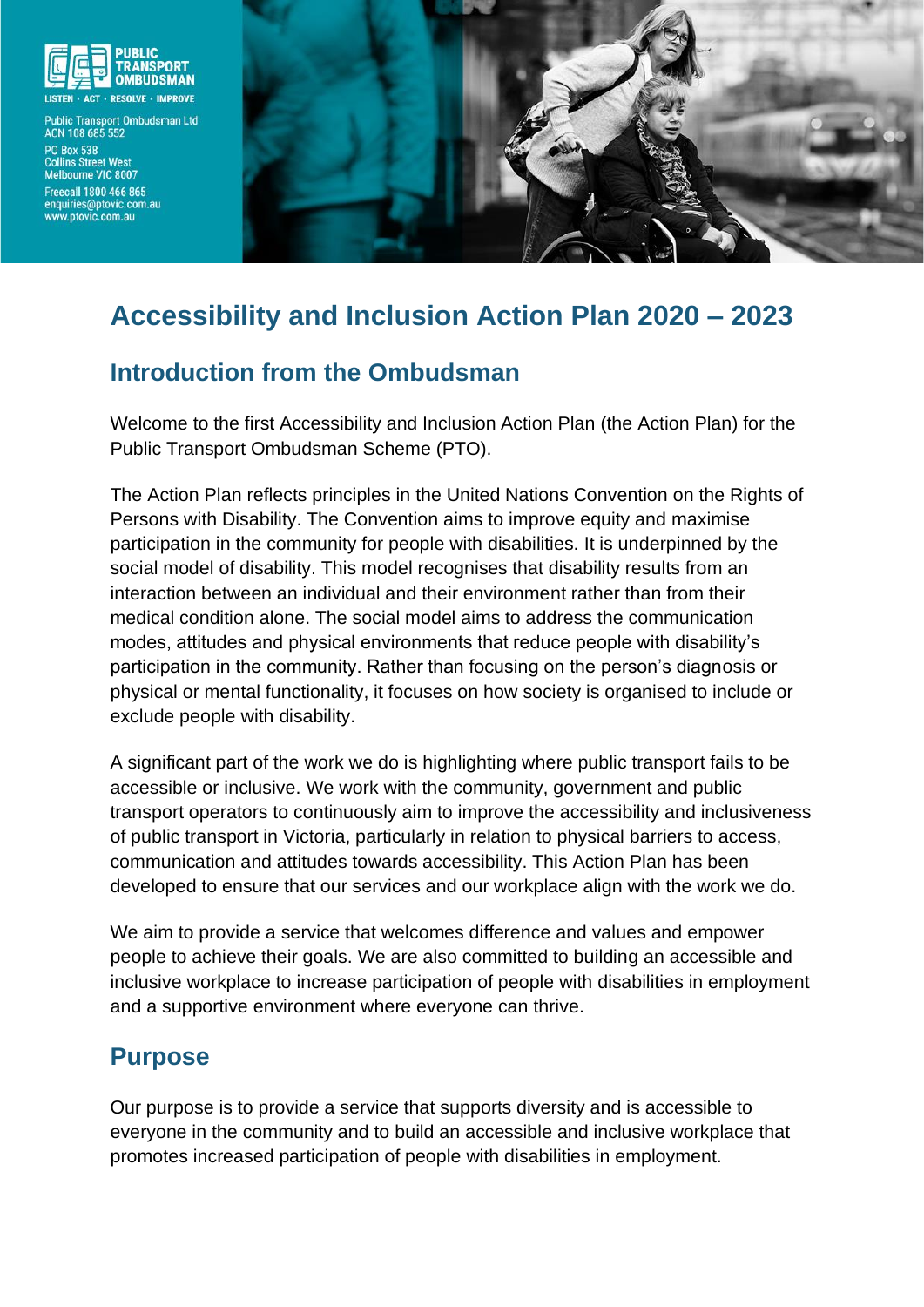

# **Objectives**

Our objectives under this Action Plan are to:

- 1. Ensure our communication channels are clear and accessible to promote engagement;
- 2. Ensure PTO staff are disability confident and competent in their dealings with people who access our services;
- 3. Engage in a recruitment process that is accessible and inclusive; and

Provide a positive and inclusive workplace that accommodates and celebrates the strengths and abilities of everyone.

## **Some of the things we have already done, or are doing:**

- In 2019 we redeveloped our website to simplify the functionality, prioritise user experience and meet the accessibility compliance standard of WCAG 2.1. The content of the website was rewritten into plain and simple language, and clear information in additional languages other than English was added.
- Staff undertook disability awareness training which will continue to be delivered on an annual basis.
- We expanded our public communication channels to include additional social media channels so that we have a variety of ways to engage with people, and they have alternative ways to contact us and make a complaint.
- We have updated the Auslan information video on our website and offer accessible contact channels such as the National Relay Service.
- The PTO was independently reviewed in 2019 and recommendations included measures which simplify the complaints process and provide targeted communications to groups in the community who need additional assistance. These recommendations are currently being implemented.
- We offer an annual internship through Monash University that gives priority to students who identify with a disability.
- We have developed a comprehensive Awareness Strategic Plan which includes measures for raising awareness of the PTO and engaging with people with disabilities and their advocates. These measures include attendance at metropolitan and regional disability expos, partnering with the Disability Resource Centre to attend regional public transport workshops and upgrading our website to make our systemic investigations process more accessible.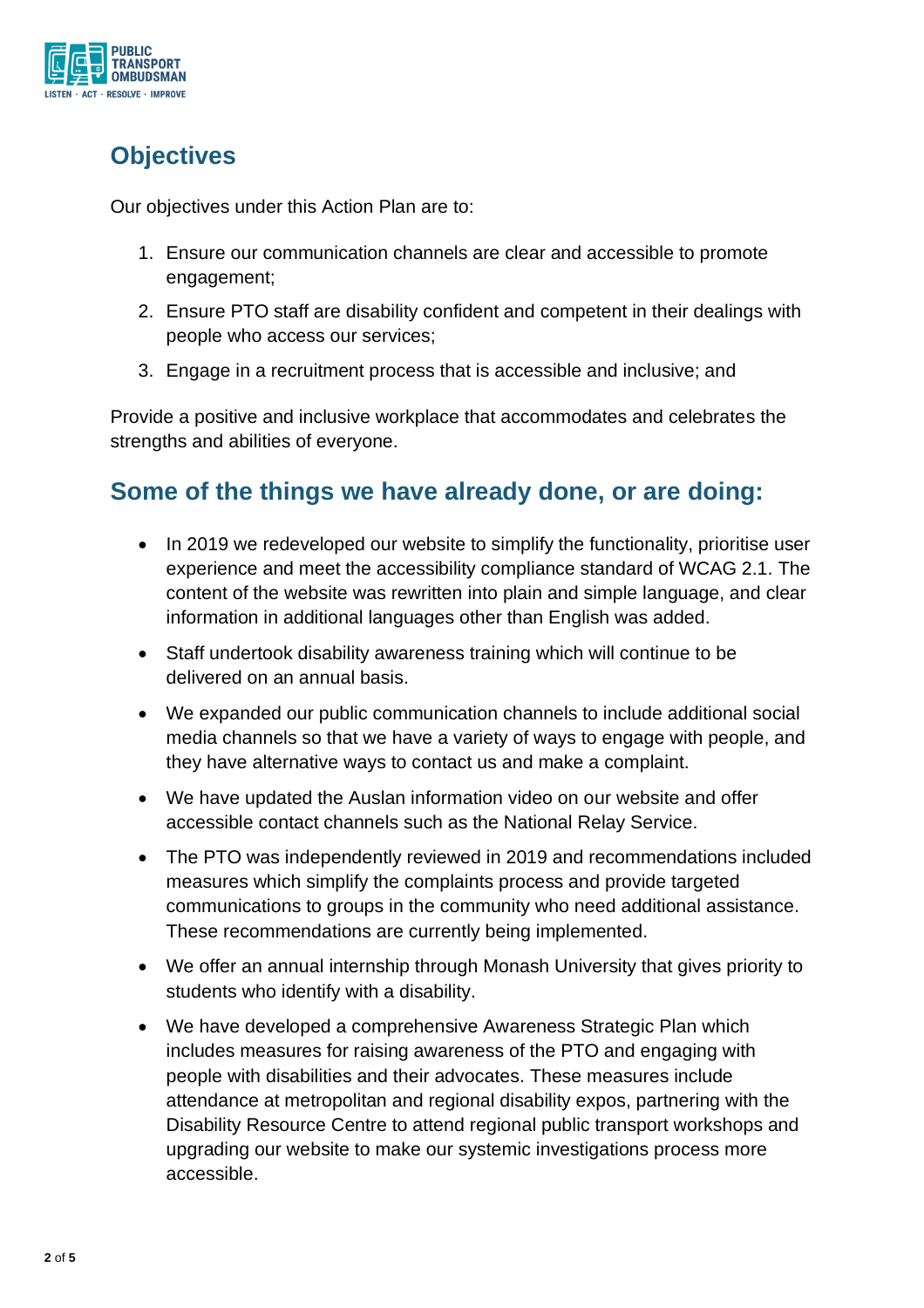

• We engaged a third-party firm to undertake an independent and confidential culture survey of the PTO in 2019 and we have recently appointed a mental health first aid officer.

## **Responsibilities**

The Action Plan has been developed with involvement by staff and the Board of the PTO. Everyone in the PTO has a responsibility for fostering an environment in which practices and attitudes are designed to make the PTO fully accessible and inclusive.

Individual staff members and teams may have responsibility for deliverables under the Action Plan. The Policy and Communications Manager has oversight of these projects and reports to the Ombudsman on progress against the Action Plan every six months.

## **How we will deliver on our objectives**

### **Clear and accessible communications channels**

#### *Review the accessibility of written communications*

We believe our communications should be designed in way that everyone in the community can access them. We will undertake a comprehensive review of written communications including letters, information sheets and public procedural documents to identify opportunities to improve accessibility.

| Deliverable:              | Written communications are straightforward, in plain<br>language and available in different accessible formats.                                                                                   |
|---------------------------|---------------------------------------------------------------------------------------------------------------------------------------------------------------------------------------------------|
| Time frame:               | Process to commence in June 2020 and be completed by<br>June 2021.                                                                                                                                |
| <b>Measuring success:</b> | Obtain feedback on accessibility of communication<br>through customer surveys and through feedback from<br>disability sector stakeholders.                                                        |
| <b>Outcome:</b>           | Through a process of review, consultation and action, the<br>PTO develops communications that are accessible to<br>everyone in the community and enhance the overall<br>accessibility of the PTO. |

#### *Encourage feedback on our accessibility*

We will look at the best way to encourage feedback from the community about the accessibility of our services. This will include consulting with disability sector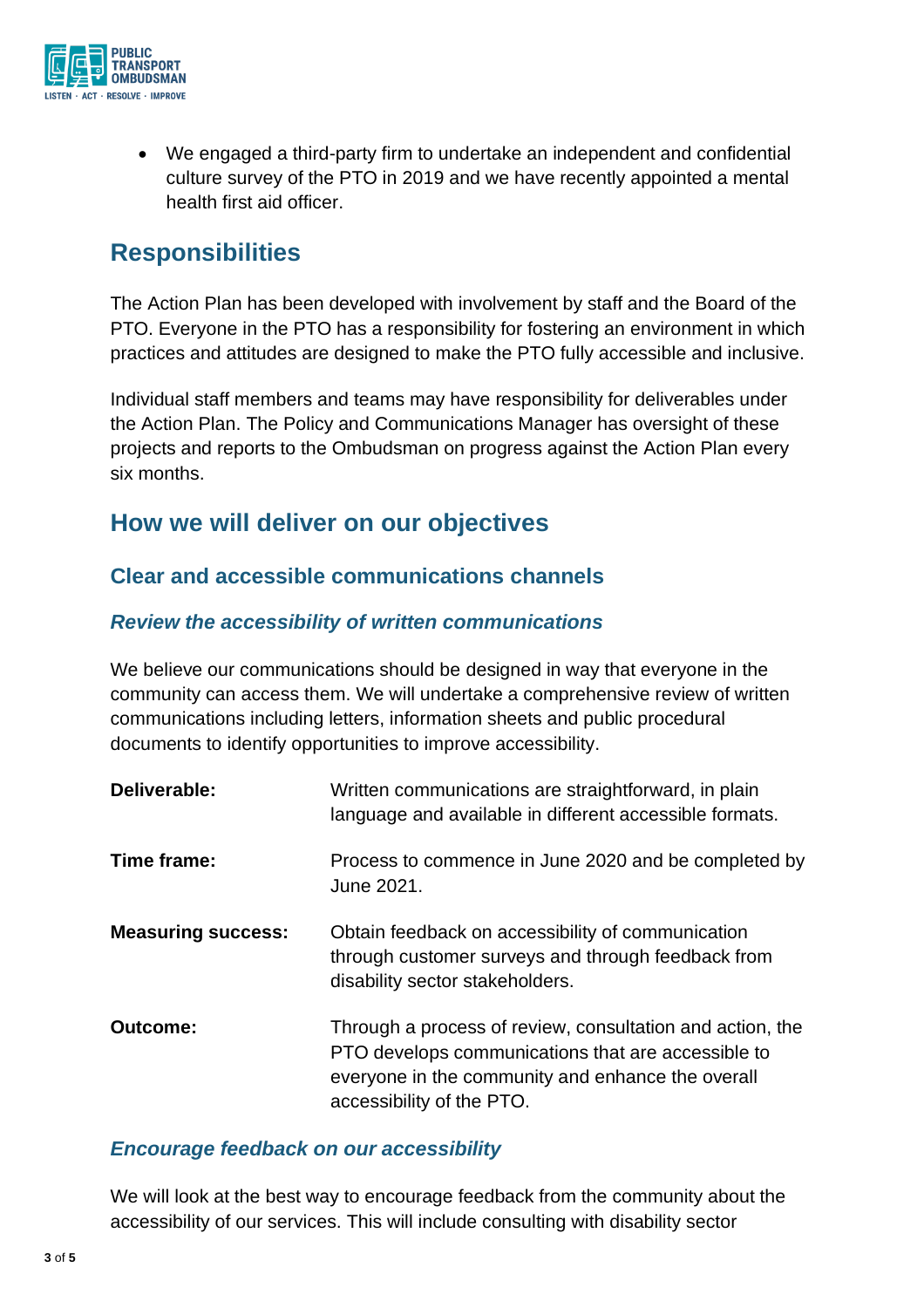

advocates, government and other stakeholders. A procedure will be developed to ensure the feedback is valued and acted on where appropriate.

| Deliverable:              | Development of a customer feedback policy and<br>procedure.                                                                                                                                          |
|---------------------------|------------------------------------------------------------------------------------------------------------------------------------------------------------------------------------------------------|
| Timeframe:                | To be completed by December 2020.                                                                                                                                                                    |
| <b>Measuring success:</b> | Feedback is received from people who are made to feel<br>that it is welcome and valued by the PTO. The PTO has a<br>process in place to receive, evaluate and where<br>appropriate, act on feedback. |
| <b>Outcome:</b>           | The PTO receives feedback from a wide range of sources<br>to support continuous improvement of our services.                                                                                         |

### **We are disability confident and competent**

We will ensure that all staff have the necessary skills and support to provide an accessible service. PTO staff, through the work they do, are attuned to the issue of accessibility and actively identify opportunities to tailor services to support the needs of everyone who contacts us. Additional training will support them to develop their skills further.

| Deliverable:              | Delivery of annual disability awareness training.                                                                                                                                                                                                                 |
|---------------------------|-------------------------------------------------------------------------------------------------------------------------------------------------------------------------------------------------------------------------------------------------------------------|
| Timeframe:                | Annual basis, ongoing.                                                                                                                                                                                                                                            |
| <b>Measuring success:</b> | Staff feel confident in supporting the different range of<br>needs and abilities of people engaging with the PTO.<br>Feedback obtained from users of the PTO and their<br>advocates indicate they were treated in a confident,<br>competent and courteous manner. |
| Outcome:                  | People of all abilities and needs are confident that the<br>PTO can and will help them with their public transport<br>issues.                                                                                                                                     |

#### **An accessible and inclusive recruitment process**

We will review the accessibility of the PTO recruitment process to ensure that we, and any third parties we engage, have strategies and processes in place to recognise the importance of diversity and promote the recruitment of people with a range of strengths and attributes.